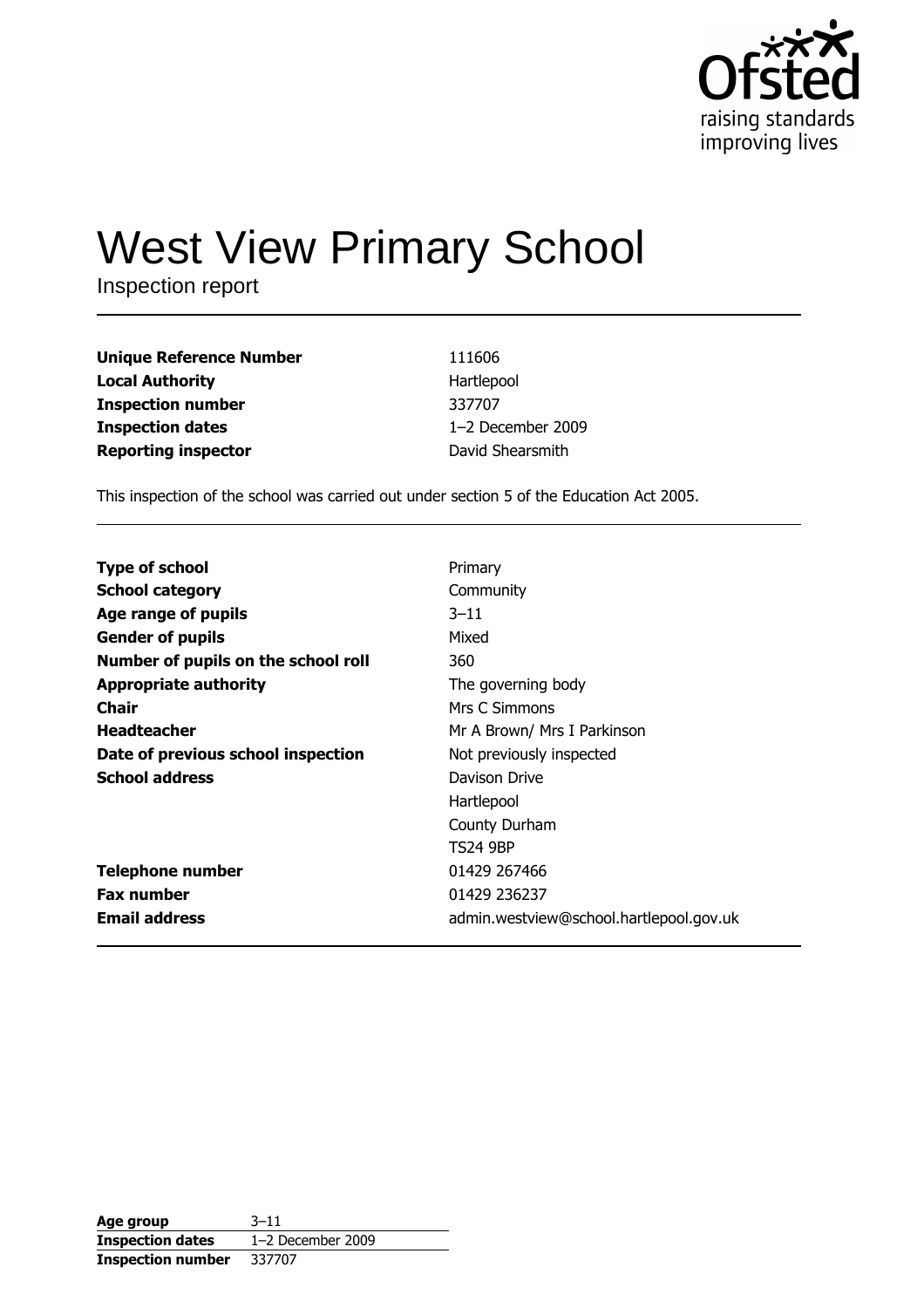The Office for Standards in Education, Children's Services and Skills (Ofsted) regulates and inspects to achieve excellence in the care of children and young people, and in education and skills for learners of all ages. It regulates and inspects childcare and children's social care, and inspects the Children and Family Court Advisory Support Service (Cafcass), schools, colleges, initial teacher training, work-based learning and skills training, adult and community learning, and education and training in prisons and other secure establishments. It rates council children's services, and inspects services for looked after children, safequarding and child protection.

Further copies of this report are obtainable from the school. Under the Education Act 2005, the school must provide a copy of this report free of charge to certain categories of people. A charge not exceeding the full cost of reproduction may be made for any other copies supplied.

If you would like a copy of this document in a different format, such as large print or Braille, please telephone 08456 404045, or email enquiries@ofsted.gov.uk.

You may copy all or parts of this document for non-commercial educational purposes, as long as you give details of the source and date of publication and do not alter the documentation in any way.

Royal Exchange Buildings St Ann's Square Manchester M2 7LA T: 08456 404045 Textphone: 0161 618 8524 E: enquiries@ofsted.gov.uk W: www.ofsted.gov.uk © Crown copyright 2009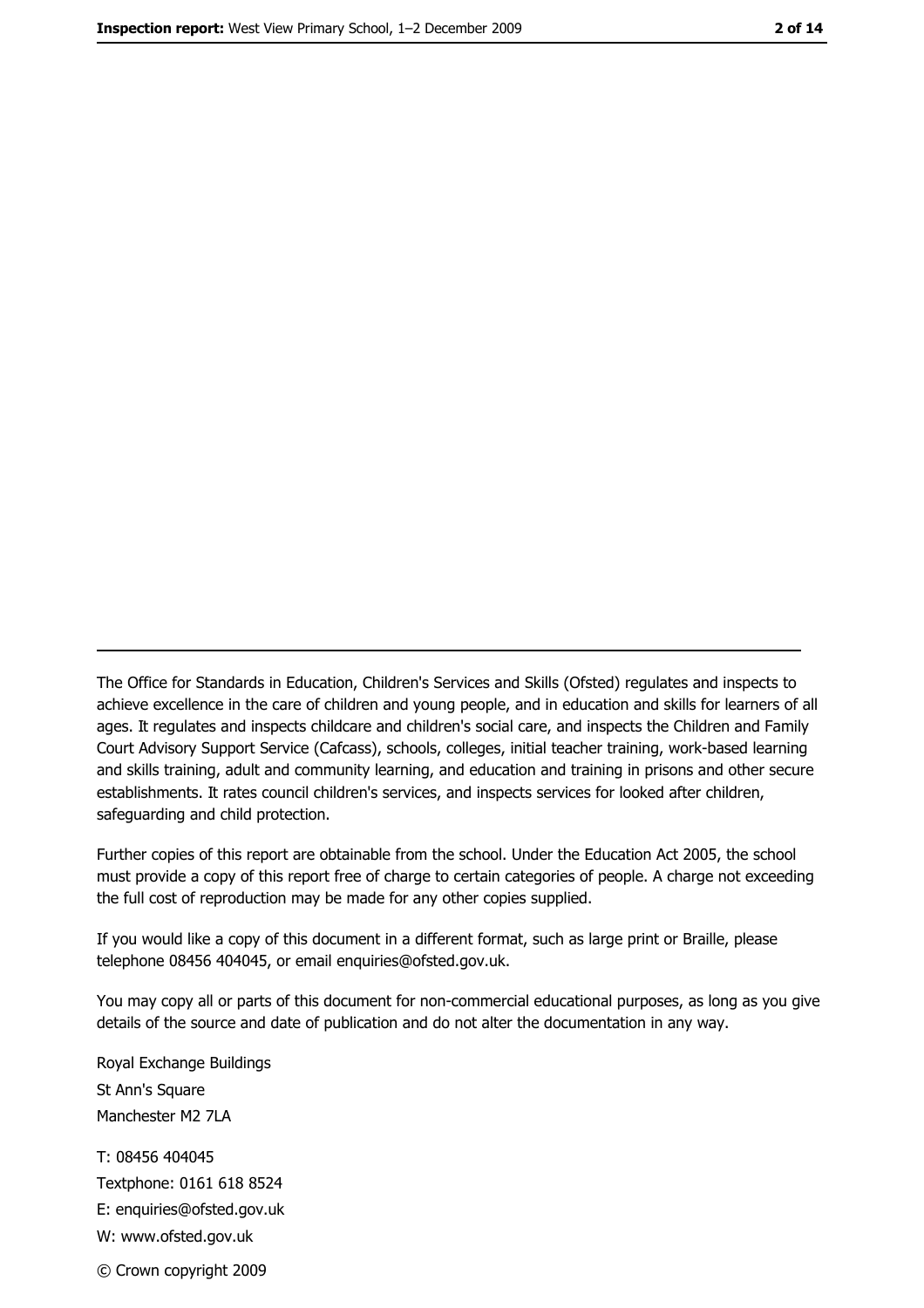# **Introduction**

This inspection was carried out by three additional inspectors. The inspectors visited 16 lessons, and held meetings with governors, staff, and groups of pupils. They observed the school's work and looked at a range of documents, including the school development plan, minutes of governors' meetings, the school's monitoring records, analysis of pupils' attainment/progress and scrutinised pupils' work. Inspectors analysed 26 questionnaires returned by parents as well as pupil and staff questionnaires.

The inspection team reviewed many aspects of the school's work. It looked in detail at the following:

- progress and standards in English  $\blacksquare$
- outdoor provision in the Early Years Foundation Stage  $\blacksquare$
- standards and progress at Key Stage 1 in mathematics, reading and writing  $\blacksquare$
- whether the quality of teaching and learning sustains good progress across the  $\blacksquare$ school.

# **Information about the school**

West View Primary School is a much larger than average size primary school. The very large majority of pupils are White British. The proportion with special educational needs and/or disabilities is well above average, as is the number of pupils entitled to free school meals. An exceptionally high number of pupils enter or leave school during the course of the school year. The school has a designated Children's Centre and the governing body manages a number of extended services, including a breakfast club and after-school club. These were also inspected. The school is currently led and managed by two co-headteachers. The school has gained the following awards, Basic Skills Quality Mark, Activemark Gold, Artsmark Gold, National Healthy Schools Award, International Schools Award and Silver Eco Award.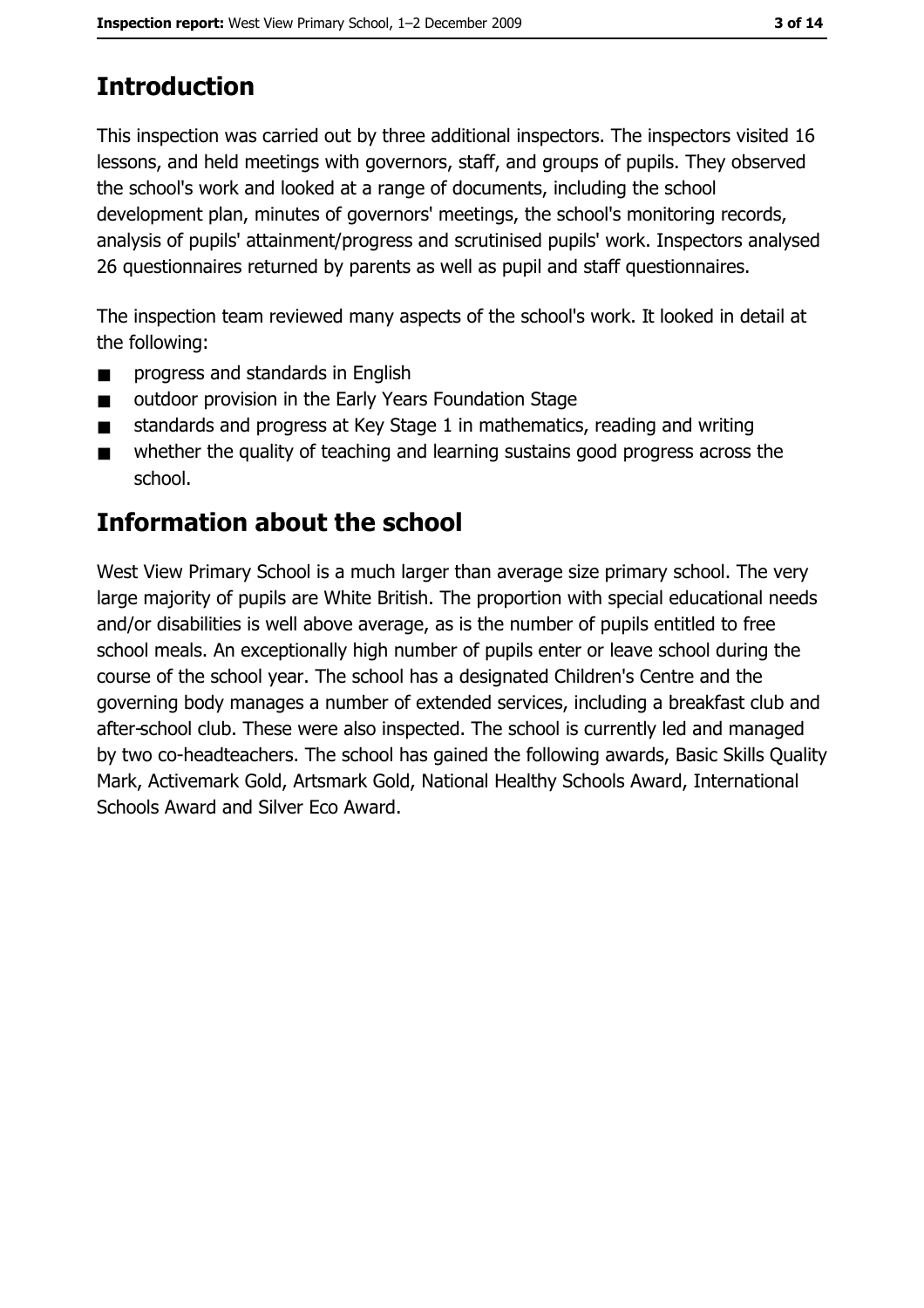# **Inspection judgements**

# Overall effectiveness: how good is the school?

## The school's capacity for sustained improvement

## **Main findings**

West View is a good school and has a number of strengths. Senior managers, class teachers and teaching assistants work well together to provide the pupils with outstanding care and support. A key feature of this high level of care is the strength of the partnerships between home, school and other agencies. As a result, pupils enjoy being at school and are enthusiastic about their learning and the wide range of educational opportunities they are given both in and out of school. Pupils also have an excellent understanding of how to stay healthy and keep safe because of the excellent provision the school provides. Most parents are very supportive and value the high standard of care their children receive. All staff know their pupils and their personal circumstances extremely well. Such knowledge helps staff to develop pupils' confidence and motivation, as well as supporting their good achievement.

The co-headteachers and senior leadership team work very effectively to raise standards and promote pupils' progress. This vision is shared by highly committed, caring staff, and by governors. The school's self-evaluation is accurate and plans for the future reflect what needs to improve. As a result, the school has good capacity for sustained improvement, demonstrated by significant improvements in mathematics and attendance since the last inspection. Attendance is now above average and aids pupils' good achievement.

Children get off to a good start to their education in the Early Years Foundation Stage after entering Nursery with knowledge and skills that are significantly well below those expected for their age. The provision is good but outdoor activities are not as interesting or challenging as those indoors. Outdoors is not used as extensively as it should be. Pupils continue to make good progress as they move up through the school, because they are taught well. By the time they leave Year 6, most have reached standards which are broadly average. The school meets its targets and sometimes exceeds them. After improving its results in mathematics, the school has rightly recognised that achievement in English is not as strong as that in mathematics. The work to address this is beginning to have an impact but still needs to progress further as boys do not always achieve as well as girls. This is because activities are not sufficiently 'boy friendly' and so they do not always meet boys' needs. Standards in Year 2 are also lower than they should be, despite pupils' good progress. The school generally uses assessment well to check the progress of individual pupils and to ensure that they get help when they need it. Sometimes, though, assessment is not used effectively to improve pupils' progress in lessons. Pupils with special educational needs and/or disabilities make outstanding progress. This is because they receive excellent support which pushes their learning on. The engaging curriculum enriches pupils' experiences through a wide range of activities,

| ↗ |  |
|---|--|
| 7 |  |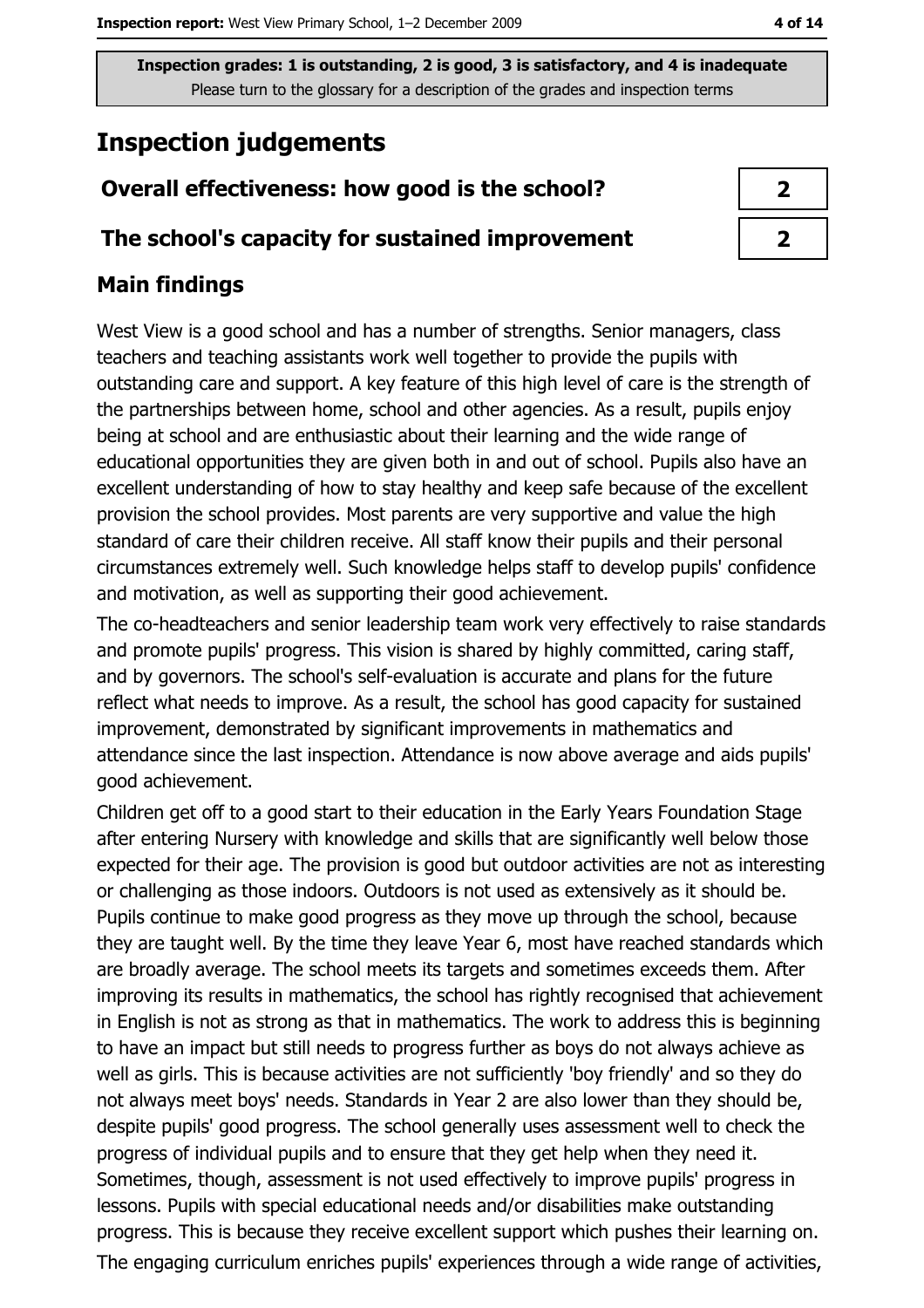visits and visitors and as a result, pupils' spiritual, moral, social and cultural development is good. The school provides good wrap-around care that supports pupils well before, during and after school.

## What does the school need to do to improve further?

- Improve the attainment of Year 2 pupils in reading, writing and mathematics.  $\blacksquare$
- Make sure that assessment is used consistently in all lessons to promote learning.  $\blacksquare$
- Improve the use of outdoor provision in the Early Years Foundation Stage by using  $\blacksquare$ it more and providing more challenging activities.
- Improve the attainment of boys in English by providing more 'boy friendly' activities  $\blacksquare$ that meet their needs.

## **Outcomes for individuals and groups of pupils**

Pupils behave well and they readily want to learn. As a result, they make good progress from what is a very low starting point on entry to the Nursery. Pupils with special educational needs and/or disabilities make outstanding progress due to the very good support they receive across the school. They are highly motivated and rapidly improve due to the carefully targeted intervention that gives them the confidence and skills to move their learning on. Pupils reach broadly average standards by the time they leave at the end of Year 6, and standards in mathematics continue to rise as pupils make good progress. The 2009 results in English saw similar improvement and pupils are now beginning to read and write well. Pupils' progress in Years 1 and 2 is now good as the pace of learning and their enthusiasm for learning develops their knowledge skills and understanding well. Work effectively matches their needs and pupils make good progress in their lessons, although standards are still below national expectations. Pupils in years 3 to 6 also make good progress as teachers are highly effective in engaging pupils' interest and, as a result, the pace of learning is good and pupils quickly acquire new skills. This was particularly evident in some outstanding lessons where all pupils were highly motivated and made significant progress due to stimulating teaching.

Pupils willingly take on responsibility and show initiative because staff encourage their independence in lessons. There are no exclusions and behaviour is good, although some boys are occasionally disengaged in their learning. Members of the school council do much to express the views of their peers and to generally help around the school. From the Nursery to Year 6, pupils have a keen awareness of what constitutes healthy food and they know why it is important to take regular physical exercise. They feel safe in school because, in their words: 'Our teachers are kind and are always there if we need any help'. The vast majority of pupils arrive on time and are eager to learn. The school is a harmonious community and pupils' spiritual, moral, social and cultural development is good. Pupils' good achievement in both their academic and personal development means that they are well prepared for their next school and beyond.

 $\overline{2}$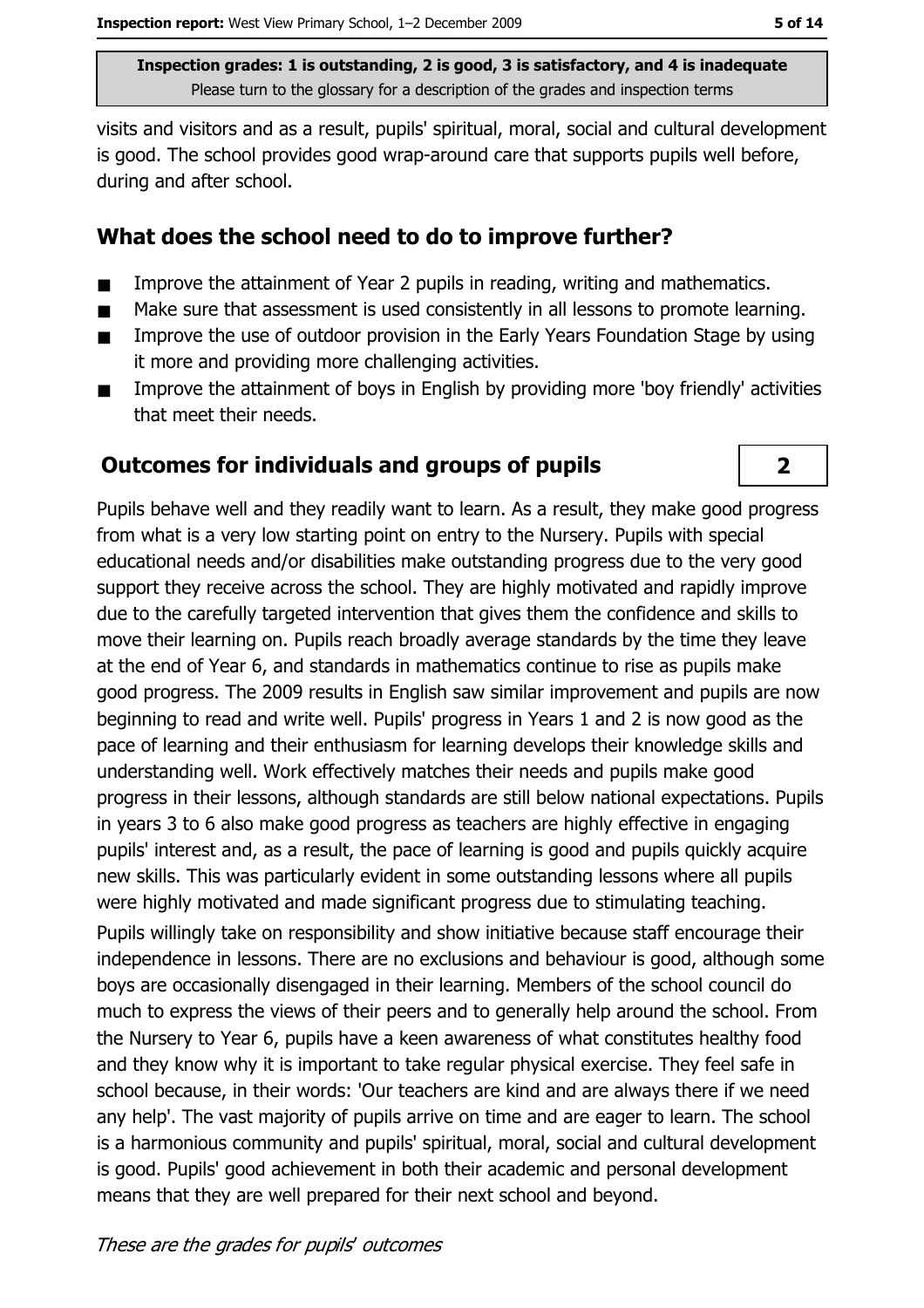| Pupils' achievement and the extent to which they enjoy their learning                                                     |                         |
|---------------------------------------------------------------------------------------------------------------------------|-------------------------|
| Taking into account:<br>Pupils' attainment <sup>1</sup>                                                                   | 3                       |
| The quality of pupils' learning and their progress                                                                        | $\mathcal{P}$           |
| The quality of learning for pupils with special educational needs and/or<br>disabilities and their progress               | 1                       |
| The extent to which pupils feel safe                                                                                      | 1                       |
| <b>Pupils' behaviour</b>                                                                                                  | $\overline{\mathbf{2}}$ |
| The extent to which pupils adopt healthy lifestyles                                                                       | 1                       |
| The extent to which pupils contribute to the school and wider community                                                   |                         |
| The extent to which pupils develop workplace and other skills that will<br>contribute to their future economic well-being | $\overline{\mathbf{2}}$ |
| Taking into account:<br>Pupils' attendance <sup>1</sup>                                                                   | $\mathcal{P}$           |
| The extent of pupils' spiritual, moral, social and cultural development                                                   | 2                       |

#### How effective is the provision?

This is an exceptionally caring school that places great importance on developing pupils' personal development and confidence. Adults know pupils well and respond positively to a wide range of their needs. The individual needs of children are quickly assessed and help given where needed. Pupils know that if they have a problem there is always someone there to help them. 'Our teachers are nice and help everyone', commented one pupil. Pupils at risk of underachievement, and those with special educational needs and/or disabilities are extremely well supported by experienced, well-trained staff, and through exceptionally strong links with a wide range of outside agencies. The exceptional work around attendance to ensure pupils get to school has had a real impact on improving attendance. The breakfast club, after-school club and wrap-around care enrich the work of the school and enable pupils to learn well.

Teaching is good throughout the school and lessons offer a wide range of carefully chosen activities that usually engages pupils well. As a result, pupils enjoy learning and make good progress, although sometimes activities are not always well matched to boys' needs and so their progress slows. Planning is thorough and appropriate links are made between different subjects to enrich learning. Teachers usually share learning objectives with pupils at the beginning of lessons. However, they do not always refer to success criteria or use assessment sufficiently well to make sure they push pupils' learning on. This means pupils cannot always tell how well they are doing and what they

 $\overline{1}$  The grades for attainment and attendance are: 1 is high; 2 is above average; 3 is broadly average; and 4 is low.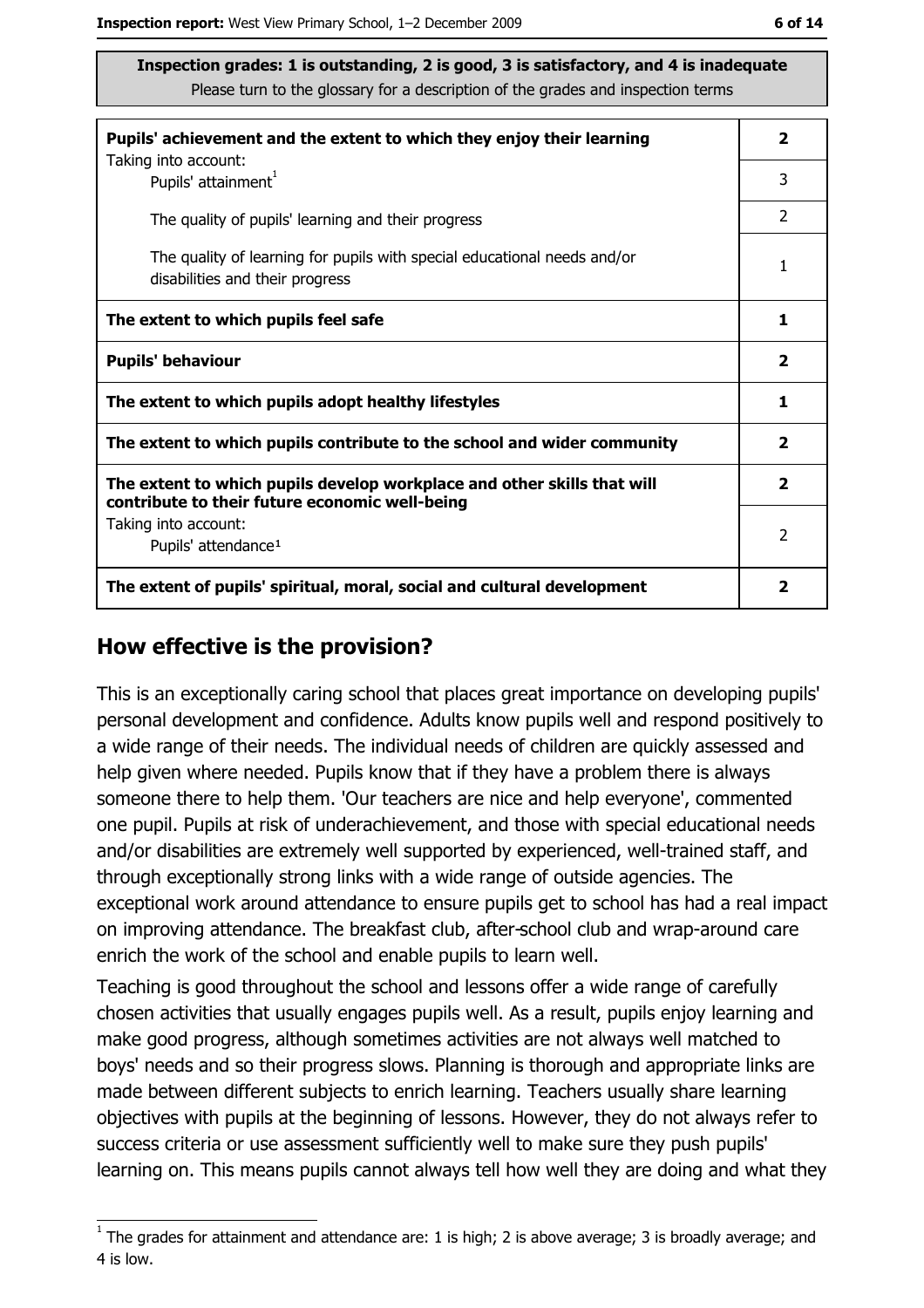need to do to improve their work. In some highly effective lessons teachers use a range of strategies to ensure that all pupils are engaged and motivated to learn. Pupils' work is marked regularly, and pupils know their targets. These factors have had a positive impact on raising standards at Key Stage 2 particularly in mathematics and are beginning to show a positive impact on English.

The school provides a well planned curriculum which stimulates pupils' interests and contributes well to their personal development. The curriculum is enriched with a wide range of additional activities which pupils thoroughly enjoy. For example, day visits, visitors and residential visits add to the excitement of learning. Meaningful links across different subjects are emerging through the use of themes or topics. These give pupils the increased opportunities to make purposeful use of their basic skills. Information and communication technology is used well to support learning and teaching, although there are insufficient computers to ensure all pupils have good access. Creativity is developed well, as shown by the attractively displayed artwork around the school. The school provides an extensive range of lunchtime and after-school clubs which successfully enhance pupils' knowledge and skills.

#### These are the grades for the quality of provision

| The quality of teaching                                                                                    |  |
|------------------------------------------------------------------------------------------------------------|--|
| Taking into account:<br>The use of assessment to support learning                                          |  |
| The extent to which the curriculum meets pupils' needs, including, where<br>relevant, through partnerships |  |
| The effectiveness of care, guidance and support                                                            |  |

## How effective are leadership and management?

The enthusiastic senior leadership team, staff and governors share the same drive and ambition for the school and are committed to providing the best education possible for all pupils in the face of very challenging circumstances. Their vision has equality of opportunity at its heart and is one of the key reasons for the improvements in the school's progress, as there have been rigorous efforts to improve differences in performance. As a result, the school gives good value for money due to the impact of their work and strong partnerships they have forged to benefit the school and its community. For example, the school has developed coaching across the school to ensure teaching is good or better. The school development plan is directly focused on improving pupils' achievement and enjoyment of learning. Governors are very supportive of the school and play a very effective role in monitoring and challenging its performance. The promotion of community cohesion is good as pupils from the school take part in many local events and are at the heart of their local community. The school has good international links and these enhance pupils' knowledge of other faiths and cultures. Consequently, they have positive attitudes towards ethnic diversity, although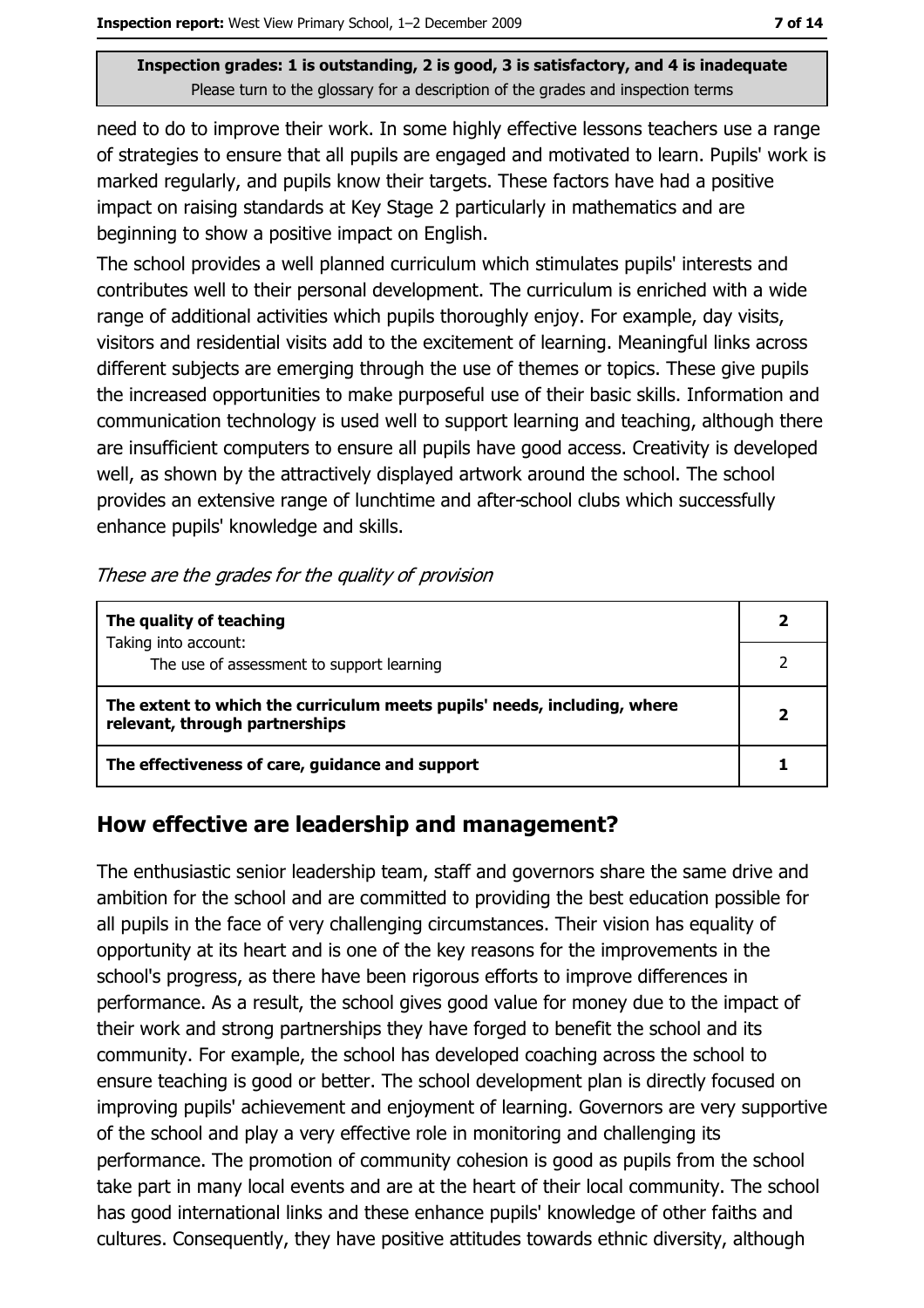they have less knowledge of British culture.

At the time of the inspection all safeguarding and health and safety requirements were outstanding. Risk assessments are carried out routinely. The high priority given to safeguarding is recognised by parents, pupils and staff.

These are the grades for leadership and management

| The effectiveness of leadership and management in embedding ambition and<br>driving improvement                                                                     | $\overline{\mathbf{2}}$ |
|---------------------------------------------------------------------------------------------------------------------------------------------------------------------|-------------------------|
| Taking into account:<br>The leadership and management of teaching and learning                                                                                      | 2                       |
| The effectiveness of the governing body in challenging and supporting the<br>school so that weaknesses are tackled decisively and statutory responsibilities<br>met | $\overline{\mathbf{2}}$ |
| The effectiveness of the school's engagement with parents and carers                                                                                                | $\mathbf{2}$            |
| The effectiveness of partnerships in promoting learning and well-being                                                                                              | 1                       |
| The effectiveness with which the school promotes equality of opportunity and<br>tackles discrimination                                                              | $\overline{\mathbf{2}}$ |
| The effectiveness of safeguarding procedures                                                                                                                        | 1                       |
| The effectiveness with which the school promotes community cohesion                                                                                                 | $\mathbf{2}$            |
| The effectiveness with which the school deploys resources to achieve<br>value for money                                                                             | 2                       |

# **Early Years Foundation Stage**

Children enter the Nursery with very low skill levels, particularly in communication and personal development. They make good progress in both Nursery and Reception as a result of good teaching and well-planned and purposeful activities which engage their interest. Standards are below expected levels for their age at the start of Year 1, despite their good progress. Effective planning, monitoring and assessment help children to learn well. Children have time to explore their ideas and are encouraged to share and to take responsibility. Sometimes, there is insufficient challenge and flexibility to enable children to fully explore their learning and maximise their experiences in the outdoors. A good balance between teacher-led and child-initiated activities ensures that individual learning needs are met and specific skills are developed. Assessment is good and provides a thorough picture of children's progress and the next steps they need to take in their learning. Care and support for the children and their families are outstanding and ensure children's safety and well-being. The Early Years Foundation Stage leader gives a clear direction for development with a strong focus on enjoyment and achievement.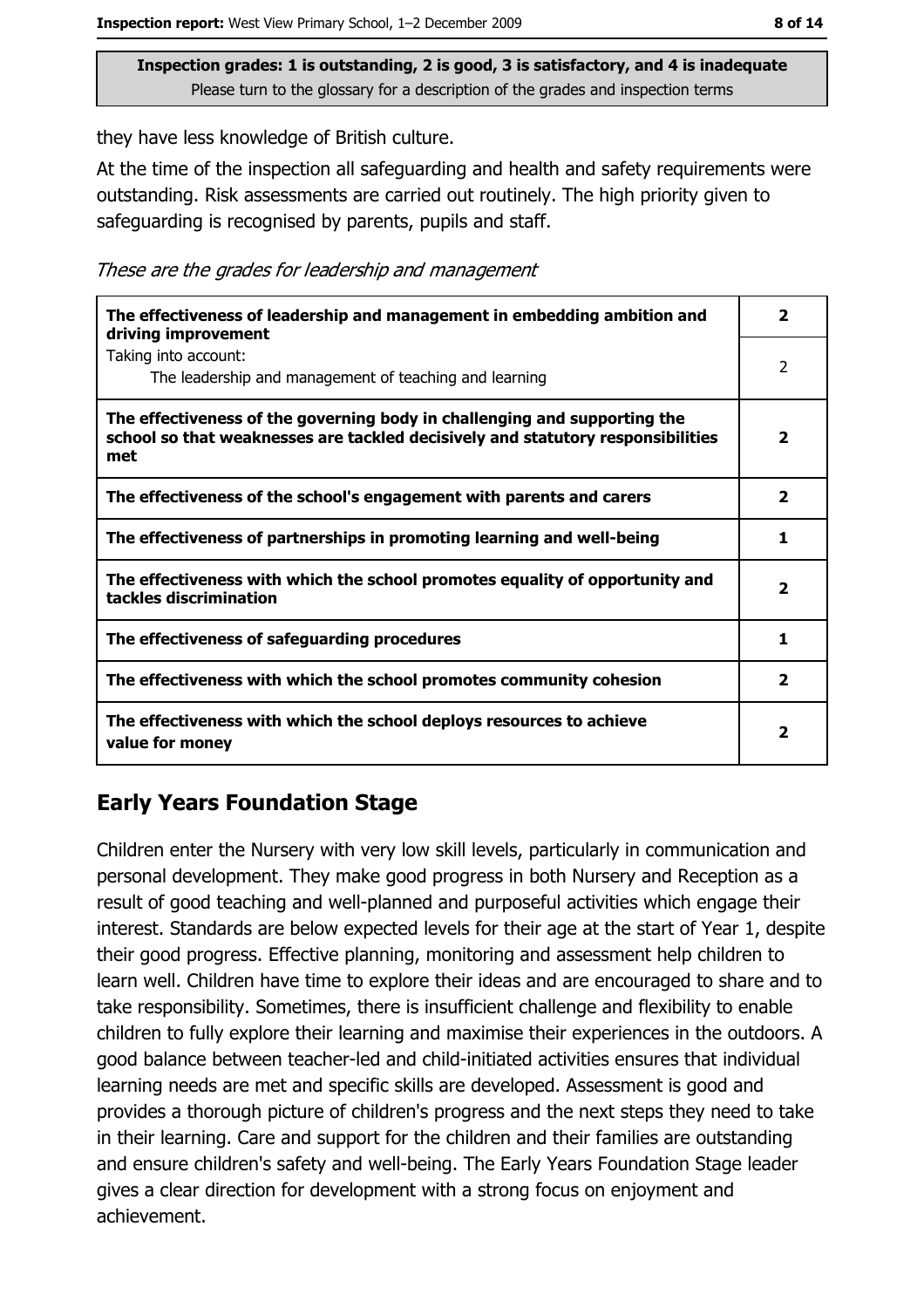These are the grades for the Early Years Foundation Stage

| <b>Overall effectiveness of the Early Years Foundation Stage</b>                             | 2              |
|----------------------------------------------------------------------------------------------|----------------|
| Taking into account:<br>Outcomes for children in the Early Years Foundation Stage            |                |
| The quality of provision in the Early Years Foundation Stage                                 |                |
| The effectiveness of leadership and management of the Early Years<br><b>Foundation Stage</b> | $\overline{2}$ |

#### **Views of parents and carers**

Parents are overwhelmingly positive about the school. The vast majority feel that the school is well led and that children are very safe and secure. Almost all feel that their child enjoys school and they are very pleased with their child's progress. The inspection agrees with these perceptions.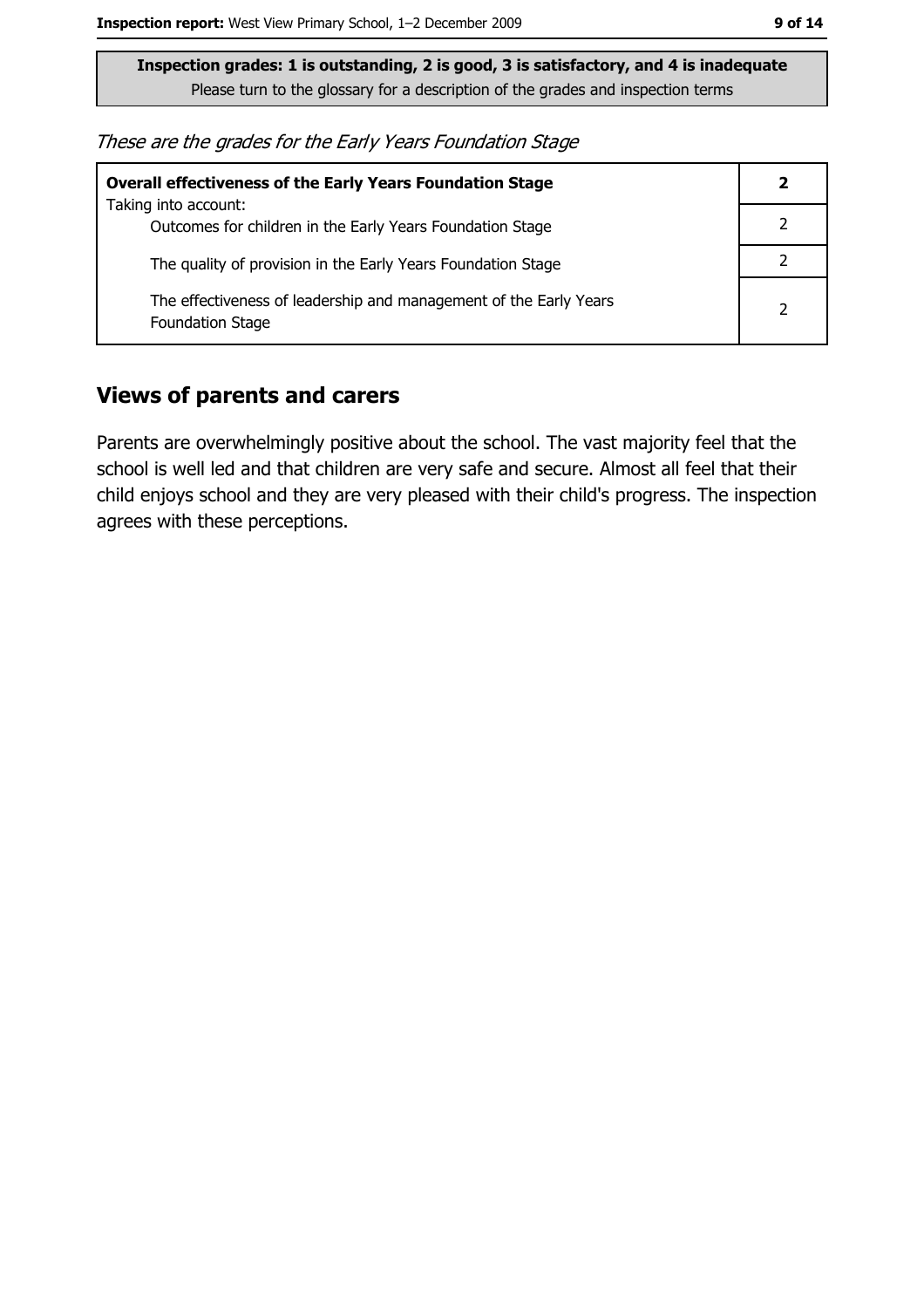#### Responses from parents and carers to Ofsted's questionnaire

Ofsted invited all the registered parents and carers of pupils registered at West View Primary School to complete a questionnaire about their views of the school.

In the questionnaire, parents and carers were asked to record how strongly they agreed with 13 statements about the school.

The inspection team received 26 completed questionnaires by the end of the on-site inspection. In total, there are 360 pupils registered at the school.

| <b>Statements</b>                                                                                                                                                                                                                                       | <b>Strongly</b><br><b>Agree</b> |               | <b>Agree</b>   |               | <b>Disagree</b> |               | <b>Strongly</b><br>disagree |               |
|---------------------------------------------------------------------------------------------------------------------------------------------------------------------------------------------------------------------------------------------------------|---------------------------------|---------------|----------------|---------------|-----------------|---------------|-----------------------------|---------------|
|                                                                                                                                                                                                                                                         | <b>Total</b>                    | $\frac{0}{0}$ | <b>Total</b>   | $\frac{0}{0}$ | <b>Total</b>    | $\frac{0}{0}$ | <b>Total</b>                | $\frac{0}{0}$ |
| My child enjoys school                                                                                                                                                                                                                                  | 18                              | 69            | 8              | 31            | $\mathbf 0$     | $\mathbf{0}$  | $\mathbf{0}$                | 0             |
| The school keeps my child<br>safe                                                                                                                                                                                                                       | 18                              | 69            | 8              | 31            | $\mathbf 0$     | 0             | 0                           | $\mathbf 0$   |
| The school informs me<br>about my child's progress                                                                                                                                                                                                      | 17                              | 65            | 9              | 35            | 0               | 0             | 0                           | 0             |
| My child is making enough<br>progress at this school                                                                                                                                                                                                    | 18                              | 69            | 8              | 31            | $\mathbf 0$     | 0             | 0                           | 0             |
| The teaching is good at this<br>school                                                                                                                                                                                                                  | 18                              | 69            | 8              | 31            | $\mathbf 0$     | 0             | 0                           | 0             |
| The school helps me to<br>support my child's learning                                                                                                                                                                                                   | 17                              | 65            | 9              | 35            | $\mathbf 0$     | 0             | 0                           | $\mathbf 0$   |
| The school helps my child to<br>have a healthy lifestyle                                                                                                                                                                                                | 15                              | 58            | 11             | 42            | $\mathbf 0$     | 0             | 0                           | $\mathbf 0$   |
| The school makes sure that<br>my child is well prepared for<br>the future (for example<br>changing year group,<br>changing school, and for<br>children who are finishing<br>school, entering further or<br>higher education, or<br>entering employment) | 17                              | 65            | 8              | 31            | $\mathbf 0$     | 0             | $\mathbf 0$                 | $\mathbf 0$   |
| The school meets my child's<br>particular needs                                                                                                                                                                                                         | 18                              | 69            | $\overline{7}$ | 27            | $\mathbf 0$     | 0             | 0                           | $\mathbf 0$   |
| The school deals effectively<br>with unacceptable behaviour                                                                                                                                                                                             | 18                              | 69            | $\overline{7}$ | 27            | $\mathbf 0$     | 0             | 0                           | $\mathbf 0$   |
| The school takes account of<br>my suggestions and<br>concerns                                                                                                                                                                                           | 13                              | 50            | 13             | 50            | $\mathbf 0$     | 0             | 0                           | $\bf{0}$      |
| The school is led and<br>managed effectively                                                                                                                                                                                                            | 17                              | 65            | 9              | 35            | $\mathbf 0$     | $\mathbf 0$   | $\mathbf 0$                 | 0             |
| Overall, I am happy with my<br>child's experience at this<br>school                                                                                                                                                                                     | 18                              | 69            | 8              | 31            | $\pmb{0}$       | $\pmb{0}$     | $\mathbf 0$                 | 0             |

The table above summarises the responses that parents and carers made to each statement. The percentages indicate the proportion of parents and carers giving that response out of the total number of completed questionnaires. Where one or more parents and carers chose not to answer a particular question, the percentages will not add up to 100%.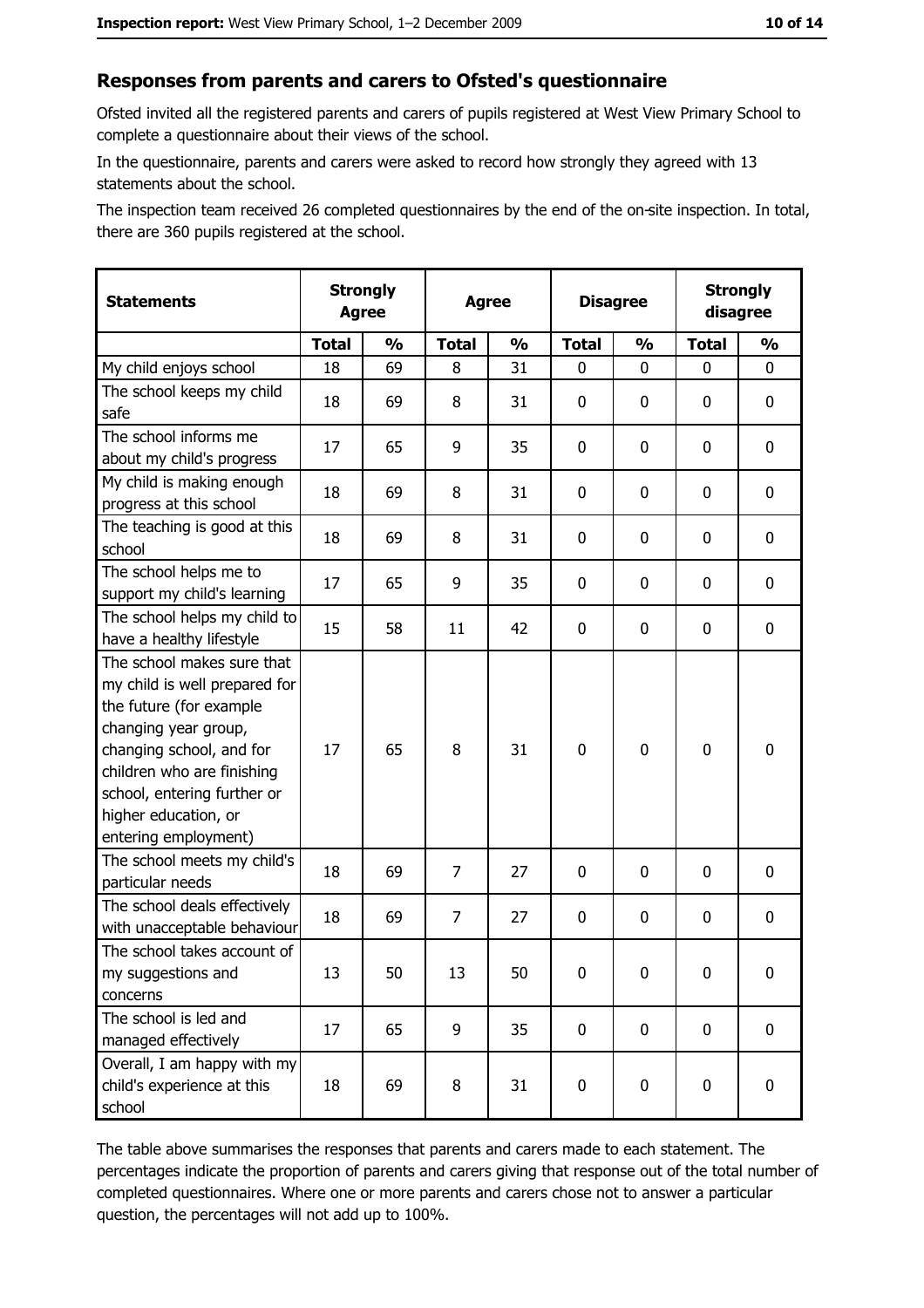# Glossary

| <b>Grade</b> | <b>Judgement</b> | <b>Description</b>                                                                                                                                                                                                               |
|--------------|------------------|----------------------------------------------------------------------------------------------------------------------------------------------------------------------------------------------------------------------------------|
| Grade 1      | Outstanding      | These features are highly effective. An oustanding<br>school provides exceptionally well for its pupils' needs.                                                                                                                  |
| Grade 2      | Good             | These are very positive features of a school. A school<br>that is good is serving its pupils well.                                                                                                                               |
| Grade 3      | Satisfactory     | These features are of reasonable quality. A satisfactory<br>school is providing adequately for its pupils.                                                                                                                       |
| Grade 4      | Inadequate       | These features are not of an acceptable standard. An<br>inadequate school needs to make significant<br>improvement in order to meet the needs of its pupils.<br>Ofsted inspectors will make further visits until it<br>improves. |

# What inspection judgements mean

## Overall effectiveness of schools inspected between September 2007 and July 2008

|                       | Overall effectiveness judgement (percentage of<br>schools) |      |                     |                   |
|-----------------------|------------------------------------------------------------|------|---------------------|-------------------|
| <b>Type of school</b> | <b>Outstanding</b>                                         | Good | <b>Satisfactory</b> | <b>Inadequate</b> |
| Nursery schools       | 39                                                         | 58   | 3                   | 0                 |
| Primary schools       | 13                                                         | 50   | 33                  | 4                 |
| Secondary schools     | 17                                                         | 40   | 34                  | 9                 |
| Sixth forms           | 18                                                         | 43   | 37                  | $\overline{2}$    |
| Special schools       | 26                                                         | 54   | 18                  | $\overline{2}$    |
| Pupil referral units  | 7                                                          | 55   | 30                  | 7                 |
| All schools           | 15                                                         | 49   | 32                  | 5                 |

New school inspection arrangements were introduced on 1 September 2009. This means that inspectors now make some additional judgements that were not made previously.

The data in the table above were reported in The Annual Report of Her Majesty's Chief Inspector of Education, Children's Services and Skills 2007/08.

Percentages are rounded and do not always add exactly to 100. Secondary school figures include those that have sixth forms, and sixth form figures include only the data specifically for sixth form inspection judgements.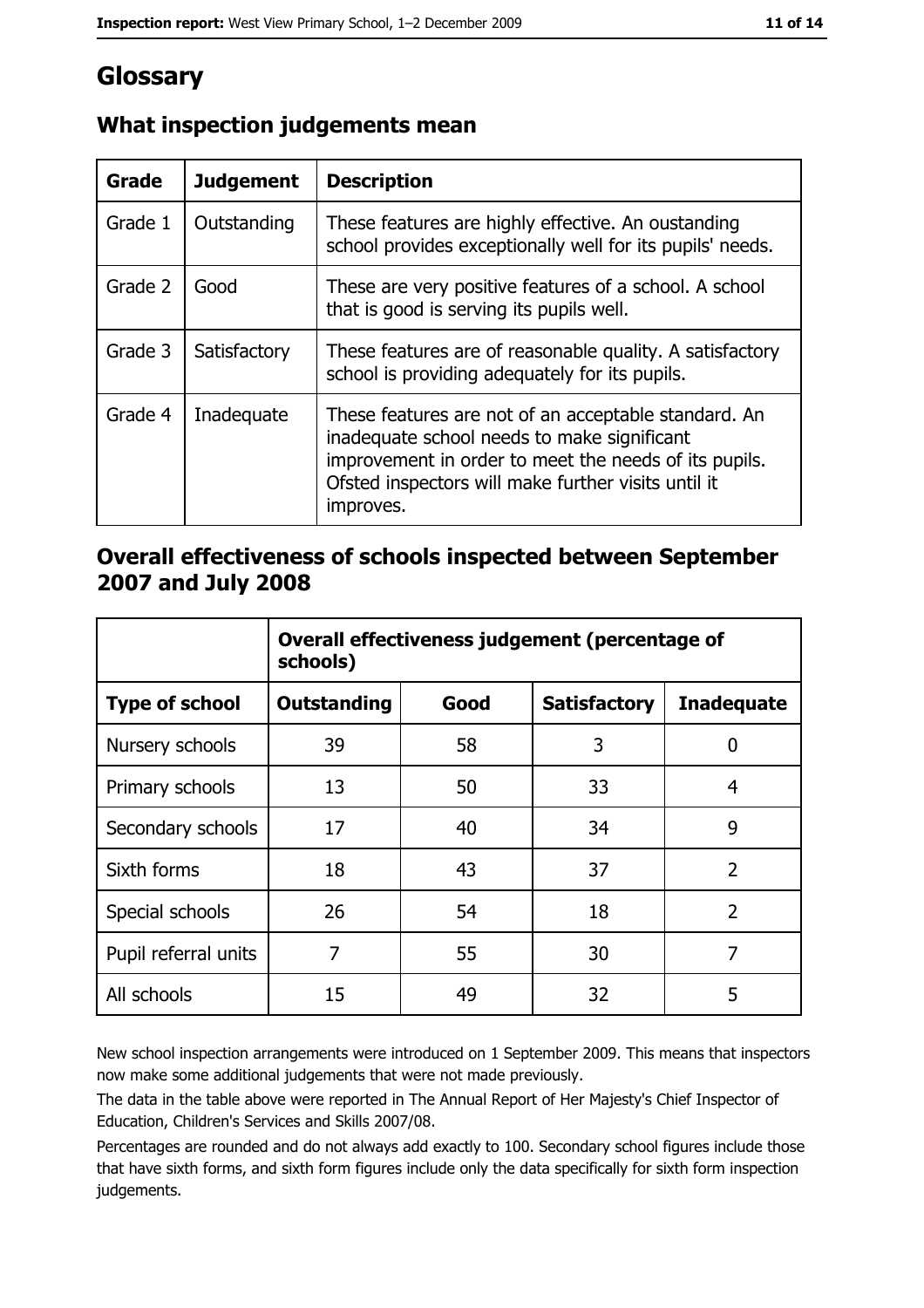# **Common terminology used by inspectors**

| Achievement:                  | the progress and success of a pupil in<br>their learning, development or training.                                                                                                                                                                                                                                |
|-------------------------------|-------------------------------------------------------------------------------------------------------------------------------------------------------------------------------------------------------------------------------------------------------------------------------------------------------------------|
| Attainment:                   | the standard of the pupils' work shown by<br>test and examination results and in<br>lessons.                                                                                                                                                                                                                      |
| Capacity to improve:          | the proven ability of the school to<br>continue improving. Inspectors base this<br>judgement on what the school has<br>accomplished so far and on the quality of<br>its systems to maintain improvement.                                                                                                          |
| Leadership and management:    | the contribution of all the staff with<br>responsibilities, not just the headteacher,<br>to identifying priorities, directing and<br>motivating staff and running the school.                                                                                                                                     |
| Learning:                     | how well pupils acquire knowledge,<br>develop their understanding, learn and<br>practise skills and are developing their<br>competence as learners.                                                                                                                                                               |
| <b>Overall effectiveness:</b> | inspectors form a judgement on a school's<br>overall effectiveness based on the findings<br>from their inspection of the school. The<br>following judgements, in particular,<br>influence what the overall effectiveness<br>judgement will be.                                                                    |
|                               | The school's capacity for sustained<br>improvement.<br>Outcomes for individuals and groups<br>of pupils.<br>The quality of teaching.<br>The extent to which the curriculum<br>meets pupil's needs, including where<br>relevant, through partnerships.<br>The effectiveness of care, guidance<br>٠<br>and support. |
| Progress:                     | the rate at which pupils are learning in<br>lessons and over longer periods of time. It<br>is often measured by comparing the<br>pupils' attainment at the end of a key<br>stage with their attainment when they<br>started.                                                                                      |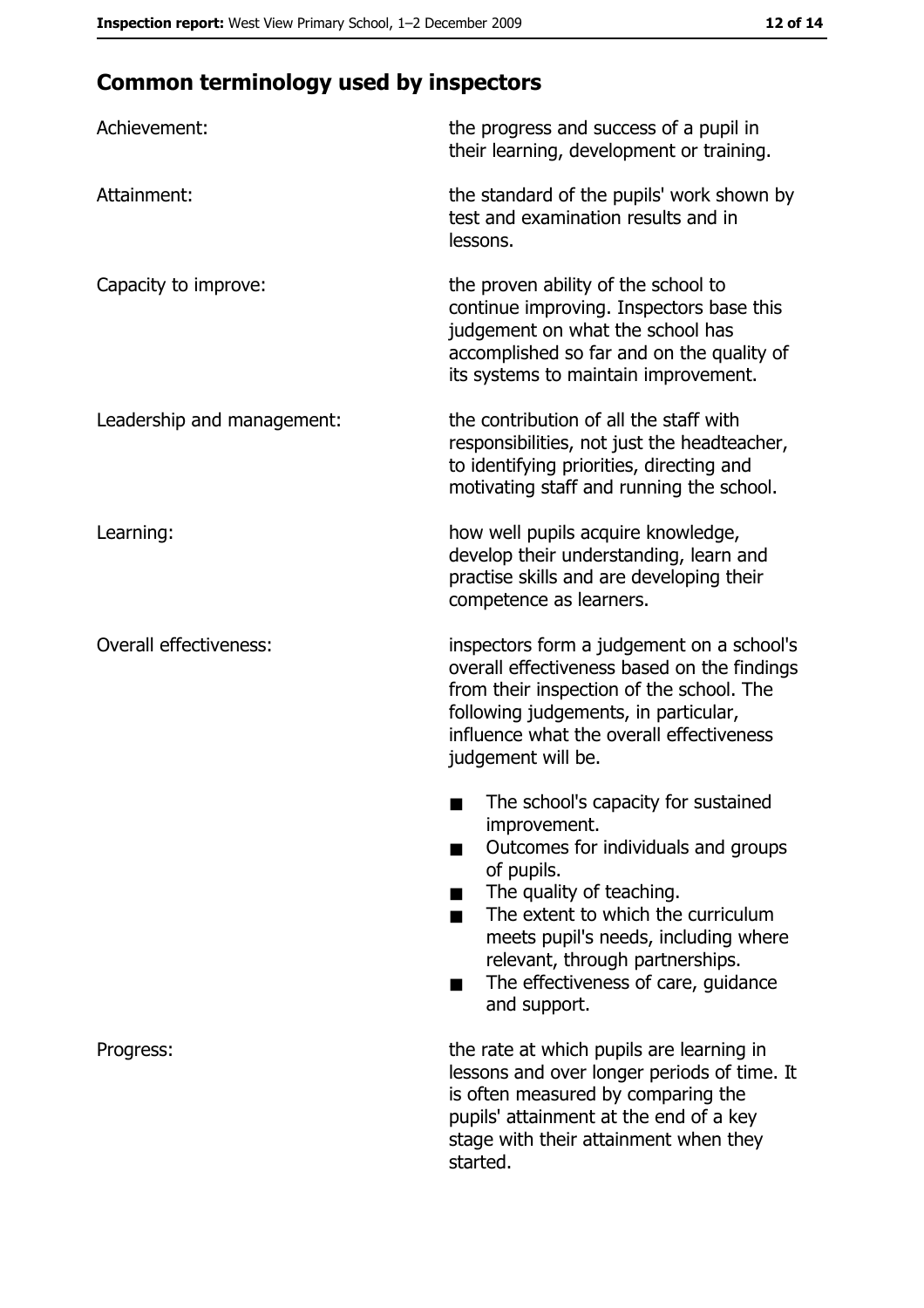This letter is provided for the school, parents and carers to share with their children. It describes Ofsted's main findings from the inspection of their school.



#### 3 December 2009

**Dear Pupils** 

Inspection of West View Primary School, Hartlepool, TS24 9BP

Thank you very much for your warm welcome when we visited your school recently; a special 'thank you' to those pupils who gave up their time to talk to us. Many of you told us that West View is a good school, and we agree.

These are the things that we liked most about your school.

- You are very friendly, polite and helpful to visitors and each other.  $\blacksquare$
- $\blacksquare$ Your behaviour is good and you enjoy coming to school and are keen to learn.
- You get off to a good start in Nursery and make good progress over your time in  $\blacksquare$ the school to reach average standards.
- Adults look after you exceptionally well and make sure you are safe.  $\blacksquare$
- Teaching is good, and your teachers work hard to make lessons interesting and  $\blacksquare$ exciting.
- The school is well led and managed, and almost all your parents are very pleased  $\blacksquare$ with the school and the help you receive.
- You show an outstanding understanding of healthy lifestyles and how to stay safe.  $\blacksquare$
- You make a good contribution to the life of the school and the local community.  $\blacksquare$
- You are well prepared for the next stages in your education.  $\blacksquare$

To make your school is even better; we have asked the headteacher and staff to:

- improve your reading, writing and mathematics in Year 2  $\blacksquare$
- make sure that there are more 'boy friendly' activities to improve boys' learning  $\blacksquare$
- make sure that teachers share success criteria with you so you know how to be  $\blacksquare$ successful in your lessons
- make sure young children use the outdoor area more to improve their learning.  $\blacksquare$

I know you will help your teachers to carry on making your school even better by continuing to work hard.

Yours sincerely

Mr David Shearsmith

Lead inspector